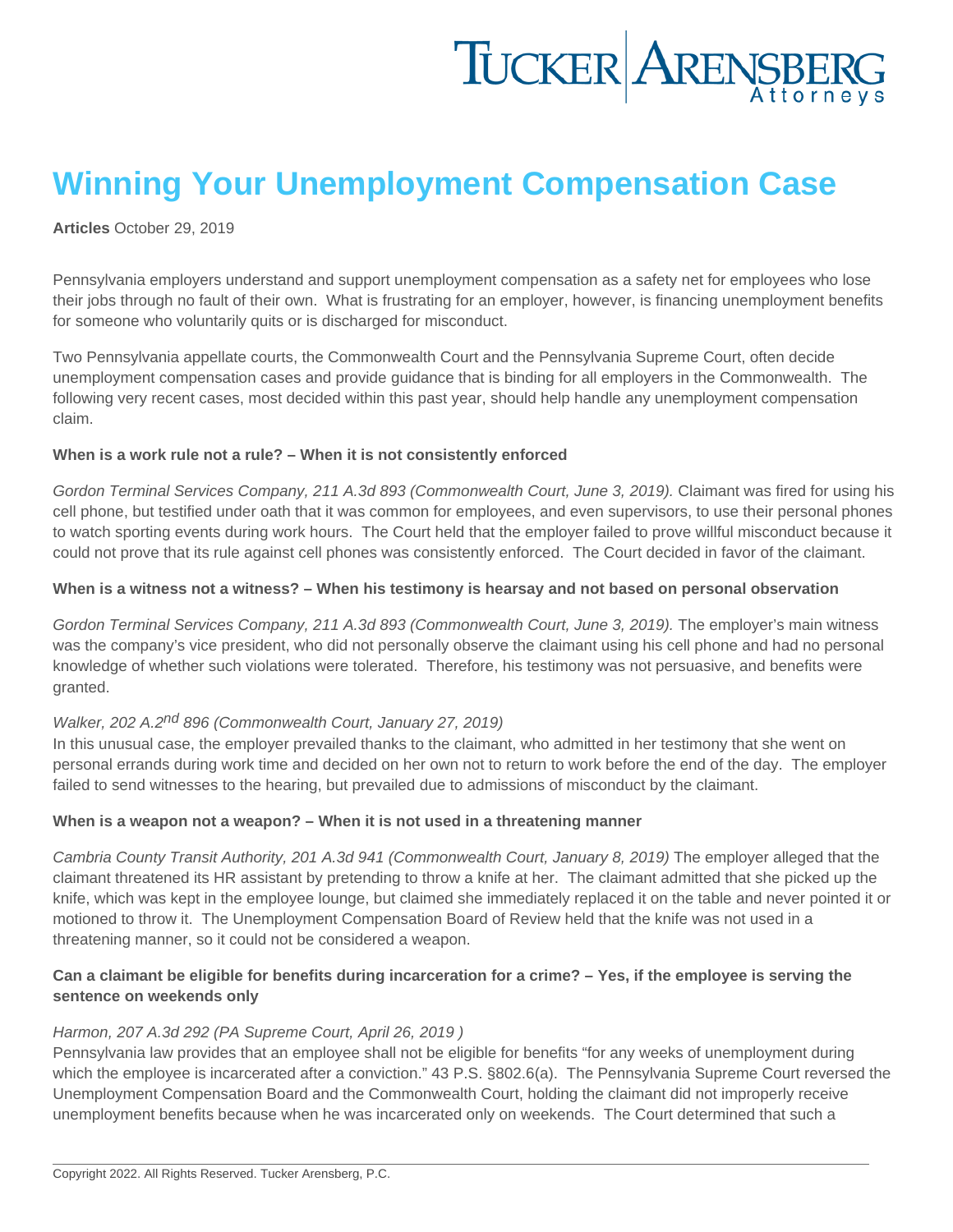# TUCKER ARENSBERG

claimant was "able and available for suitable work and thus eligible for benefits."

#### **When is an employee required to complain? – Before she resigns, if she plans to file for unemployment compensation**

#### Mazur, 193 A.3d 1132 (Commonwealth Court, September 7, 2018)

Claimant alleged she resigned her employment because of extreme emotional distress caused by ongoing harassment and discrimination. Claimant was found ineligible for benefits because she failed to exhaust her alternatives before resigning. Claimant had the burden of proving that she made a reasonable effort to preserve her employment by bringing work place problems to the attention of her supervisors.

#### **When is non-work work conduct willful misconduct? – When it has a direct effect on the claimant's fellow employees and work place**

Cummins, 207 A.3d 990 (Commonwealth Court, April 12, 2019) Claimant posted about her supervisor on Facebook that she would have "sliced his throat open" if his treatment of her had not happened at work. This conduct constitutes a threat because it expresses a desire to inflict harm upon a particular coworker and disregards the standard of behavior an employer can rightfully expect from an employee. So, even though the claimant did not make the threatening statement at work, it had an impact in the work place, and she was not eligible for benefits.

Allegheny County – Fifth Judicial District, 2019 WL 2306187 (Commonwealth Court, May 31, 2019) The Court's full time project coordinator was convicted of DUI while off duty. Although the employer was entitled to discharge the claimant for violating its code of conduct, the employee was eligible for benefits because the misconduct did not affect the performance of his job.

#### **When is a fact-finder not a fact-finder? – When it willfully and deliberately disregards competent and relevant evidence**

Bertram, 206 A. 3d 79 (Commonwealth Court, March 22, 2019) The Unemployment Compensation Board's finding that the claimant was fired for calling his supervisor a "liar" was discredited by testimony that the supervisor had already announced the claimant's lay-off in a meeting of employees and the fact the employer did not raise this as a basis for discharge in its answers to the U.C. Bureau's questionnaire. The Court held she should receive benefits.

#### **When is an investigation not an investigation? – When it is a form of harassment**

Indiana University of Pennsylvania 202 A.3d 195 (Commonwealth Court, January 9, 2019). Claimant was eligible for benefits because she had necessitous and compelling reason to resign her employment when she was refused information concerning the specifics of a complaint about her or the findings of employer's investigation.

#### **When is a voluntary layoff not voluntary? – When it is offered as an alternative to downsizing**

Philadelphia Regional Port Authority, 191 A.3d 68 (Commonwealth Court, July 20, 2018). A Claimant who voluntarily accepted an incentive payment to be laid off was still eligible for benefits, because it was prompted by a memorandum from the employer that it planned to reduce its work force by 30% "across all levels and functional areas."

#### **When is a voluntary quit not for compelling and necessitous reasons? – When it is based upon "personal preferences" rather than circumstances beyond the claimant's control**

Leason, 108 A.2d 509 (Commonwealth Court, November 21, 2018). Claimant argued he was compelled to quit his position because his spouse accepted a full time position as an art teacher in another state. Claimant was denied benefits, because his spouse's decision to relocate was motivated by her own desire to better utilize her training and